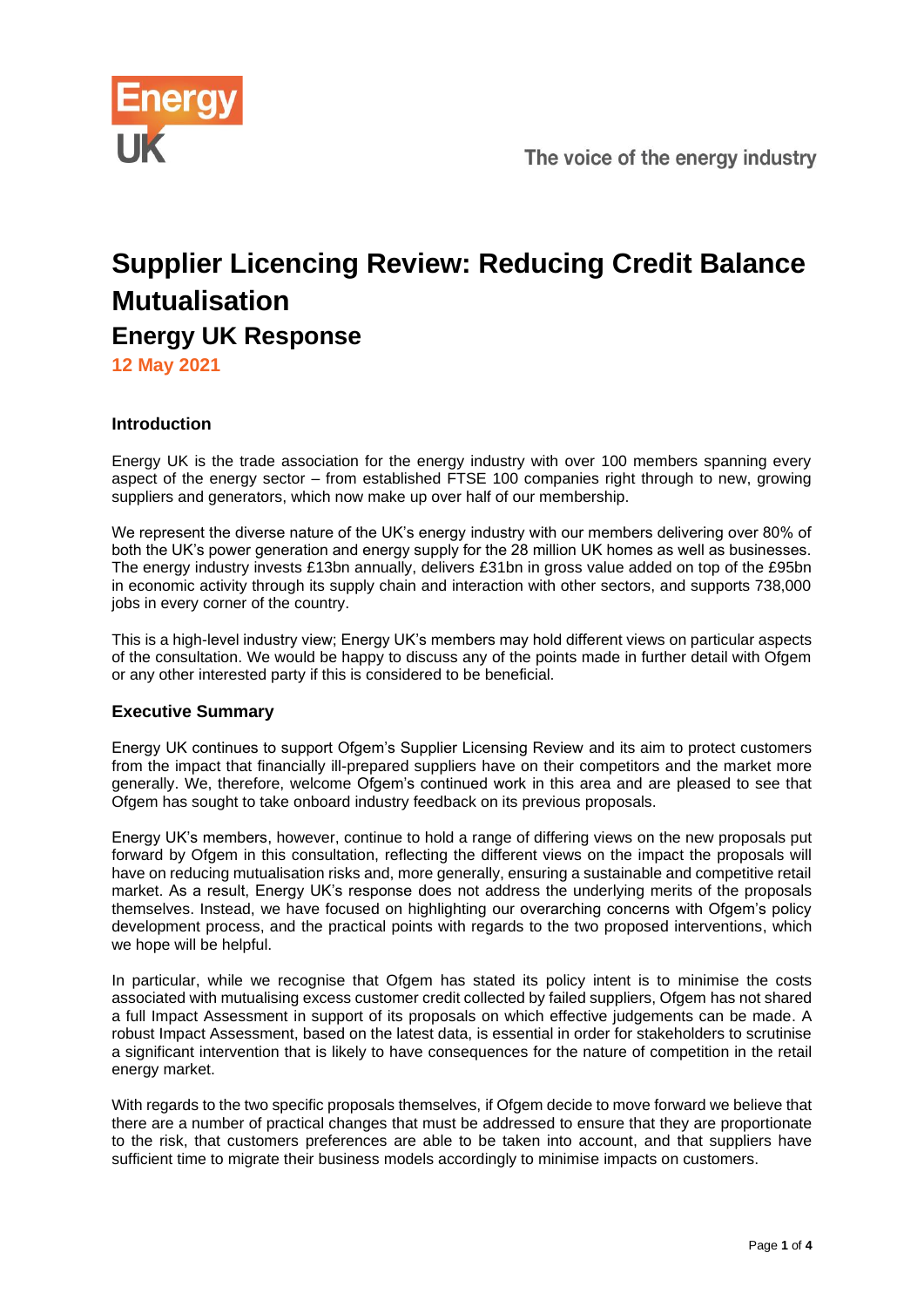## **Ofgem's Policy Development Process**

#### *Research, Data and Evidence*

Whilst Energy UK agrees with and is supportive of the intent behind the proposals, we are concerned that Ofgem has not undertaken sufficient research to understand whether its specific proposals would bring about tangible benefits to customers and the market.

Whilst we recognise Ofgem's acknowledgement that the threshold model will require up to date data. we are concerned that Ofgem's current proposals are predominantly built on 2017/2018 data. To develop effective policy, we would expect Ofgem to base its policy development and decision making on up-to-date data and evidence. We, therefore, believe Ofgem should look to conduct such an assessment prior to making a decision on the implementation of any changes which takes into account the latest supplier data, and evidence from the most recent SoLR events. This should consider the drivers of supplier failure, including, but not limited to, governance and ongoing compliance issues, financeability of operations, and rising industry/policy costs. The market has changed significantly over the past few years, not least due to the implementation of the Default Tariff Cap, and should be assessed based on its current composition and behaviours, rather than those of the pre-price cap market.

We note that Ofgem has also not undertaken analysis of the costs of its new proposals on suppliers and, therefore, welcome its data request from suppliers to support forthcoming analysis. The initial proposals - which required suppliers to protect a minimum of 50% of customer credit balances and a proportion of government scheme costs, including the Renewables Obligation - were not deemed to be a cost-effective way of protecting customer credit balances. In this consultation, Ofgem claim its new proposals should only impose minimal costs on suppliers. However, as Ofgem have not provided a full assessment of the costs of its new proposals at this time, we are unable to determine the potential costsavings when compared to the initial proposals, or the costs of mutualisation. As such, Energy UK urges Ofgem to conduct a full cost breakdown of its new proposals using up to date data provided by suppliers, including any associated implementation and administrative costs, before taking action to implement any changes.

We are also concerned that Ofgem will not be seeking to take into consideration any cumulative impacts upon suppliers or customers by the separate development of any potential requirements around the RO. It would be prudent to ensure that the simultaneous development of two market interventions with potentially significant impacts upon suppliers' financeability are not considered in complete isolation of one another.

Overall, while we recognise that Ofgem is seeking to minimise the costs of mutualisation by limiting the amount of excess customer credit held by suppliers, Ofgem should ensure that it has assessed the full impacts of its proposals on competition in the market and that, if these proposals are progressed, they represent an overall benefit to consumers.

With this in mind, we do, however, agree that the proposed measures would be unnecessary in the non-domestic market. Current licence conditions mean that non-domestic credit balances are not claimed for under the Supplier of Last Resort process, and, therefore, do not pose any mutualisation risk to the sector. Additionally, as Ofgem acknowledges, credit balances in the non-domestic market do not build up to the same extent as in the domestic market because a significantly higher proportion of customers pay on receipt of an invoice (e.g. Variable Direct Debit or BACS payment) and manage their accounts much more closely, with payments tending to match usage.

## **Autorefund Proposal**

#### *Refund Limit*

Energy UK is concerned that Ofgem has not undertaken any customer research in order to understand whether an autorefund policy is indeed what consumers want. Under Ofgem's current autorefund proposals, a customer would receive a refund at the end of the  $12<sup>th</sup>$  month no matter how large or small their credit balance is, and there is no option to take into account the customer's preferred approach for controlling their own account.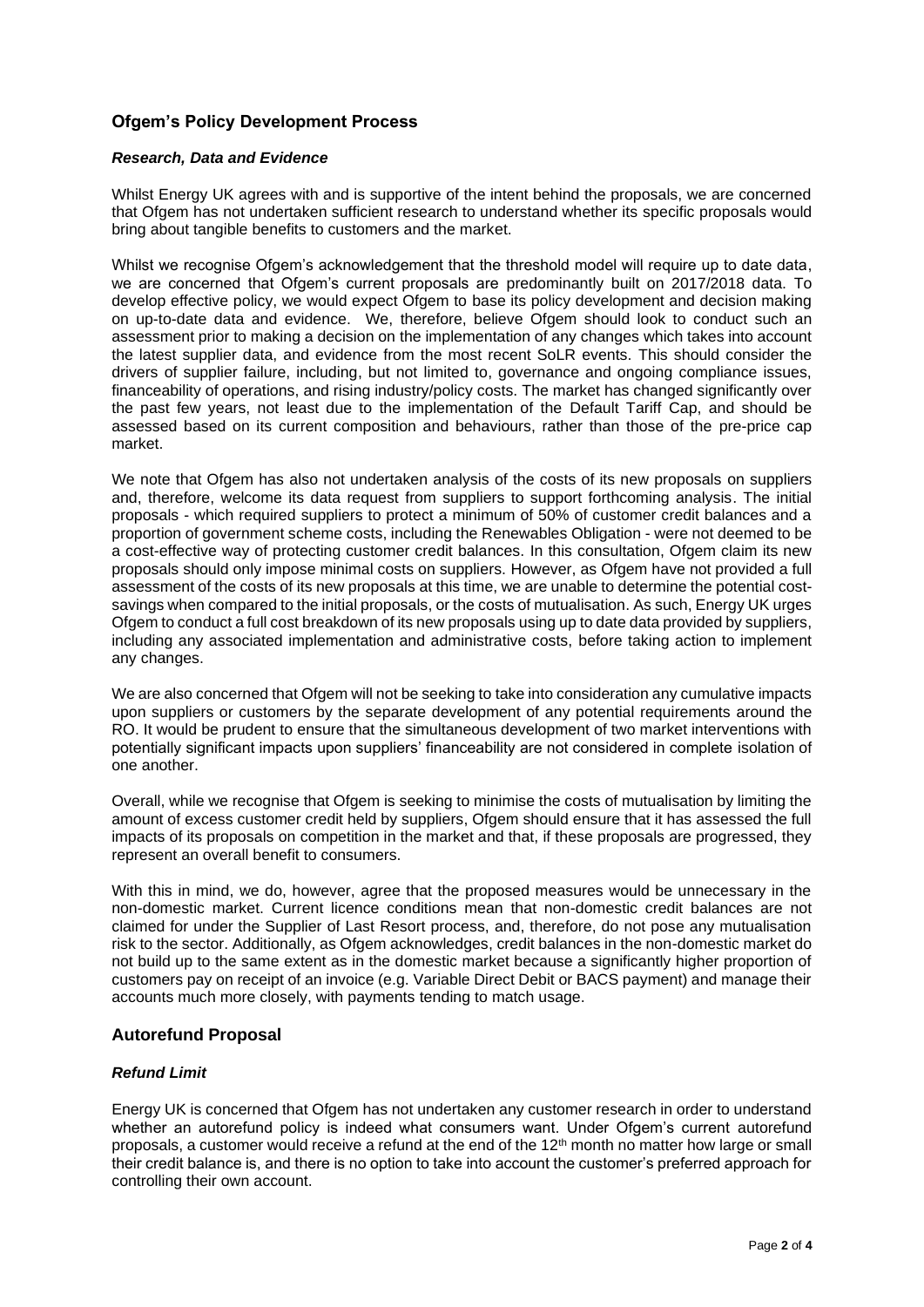A number of Energy UK members have conducted primary research into consumer refund preferences. This research has shown that, generally, customers would rather not receive refunds up to a certain level, especially if, for whatever reason, their direct debits (DDs) payments are set to increase for the next year and any credit balance could otherwise be used to offset this. Based on this, some suppliers have set refunds to only above a certain level. Whilst this research is insightful, we reiterate that, prior to the implementation of any SLC changes, Ofgem should seek to conduct its own research to understand exactly what consumers want, and what policy interventions would bring about the greatest benefits.

We also note that at present, the proposals would require suppliers to refund any credit balances above £0 at the end of each contract year, which could include refunds of very small amounts that may result in a poor customer experience or confusion. Energy UK members will be able to comment on whether there will be any material costs associated with refunding small amounts, but if this is the case then setting a threshold could help to avoid this. If Ofgem are to progress with an automatic refund proposal, we believe it would be appropriate for Ofgem to determine the minimum threshold amount via means of research and collecting evidence to understand consumer preference.

## *Opt-out Policy*

Given that Ofgem have stated they are aware that some consumers may prefer for their energy account to be in credit, it is not clear why Ofgem has not considered a consumer opt-out policy. Some customers may consider these proposals to encroach upon their autonomy over their own account. As such, an opt-out (with additional safeguards if appropriate) policy may be beneficial to limit customer detriment in this respect.

#### *Reporting Challenges*

The autorefund proposal also raises the question about how suppliers would prove that they have refunded all customer credit balances above £0 at the end of each customer contract within their portfolios. Energy UK is concerned that such proposals may, in practice, be cumbersome and practically unworkable for Ofgem to ensure compliance with, only serving to create further reporting burdens for suppliers. We, therefore, welcome clarification from Ofgem on how it envisages suppliers reporting and how it intends to ensure compliance, also noting the challenges associated with a risk-based approach highlighted above.

#### *Meter Reads*

We are also surprised that Ofgem do not propose to link the refund of surplus credit balances to a supplier gaining a meter read. We are concerned that, at least until the Government's smart meter rollout is completed, this proposal will only lead to further consumer detriment and a poor customer experience – particularly, where consumption has been underestimated. If a meter read was achieved before the refund, the customer would then be confident that they are not indebted to their supplier at the end of their contract year. It would be a poor consumer experience to be auto-refunded at the end of a fixed term only to have their account be in debt once an updated meter read is submitted. As such, we encourage Ofgem to consider, if it were to introduce this policy, whether autorefunds of surplus credit balances should only be based on actual meter reads and not estimates.

## **Threshold Proposal**

We are concerned that the current draft Licence Conditions regarding when a customer's annual reassessment takes place may be too restrictive. We note that the current drafting may adversely impact a number of suppliers across the market, potentially creating unnecessary additional administrative burdens and costs to suppliers if system and/or existing contract changes are required to align with the current drafting.

In order to maximise the level of actual reads that feed into the annual reassessment, Ofgem should allow for greater flexibility in setting reassessment dates for both existing and new customers to ensure annual reassessment processes remain efficient. This should allow better alignment with many suppliers' existing processes while still maintaining the original policy item. We would welcome Ofgem